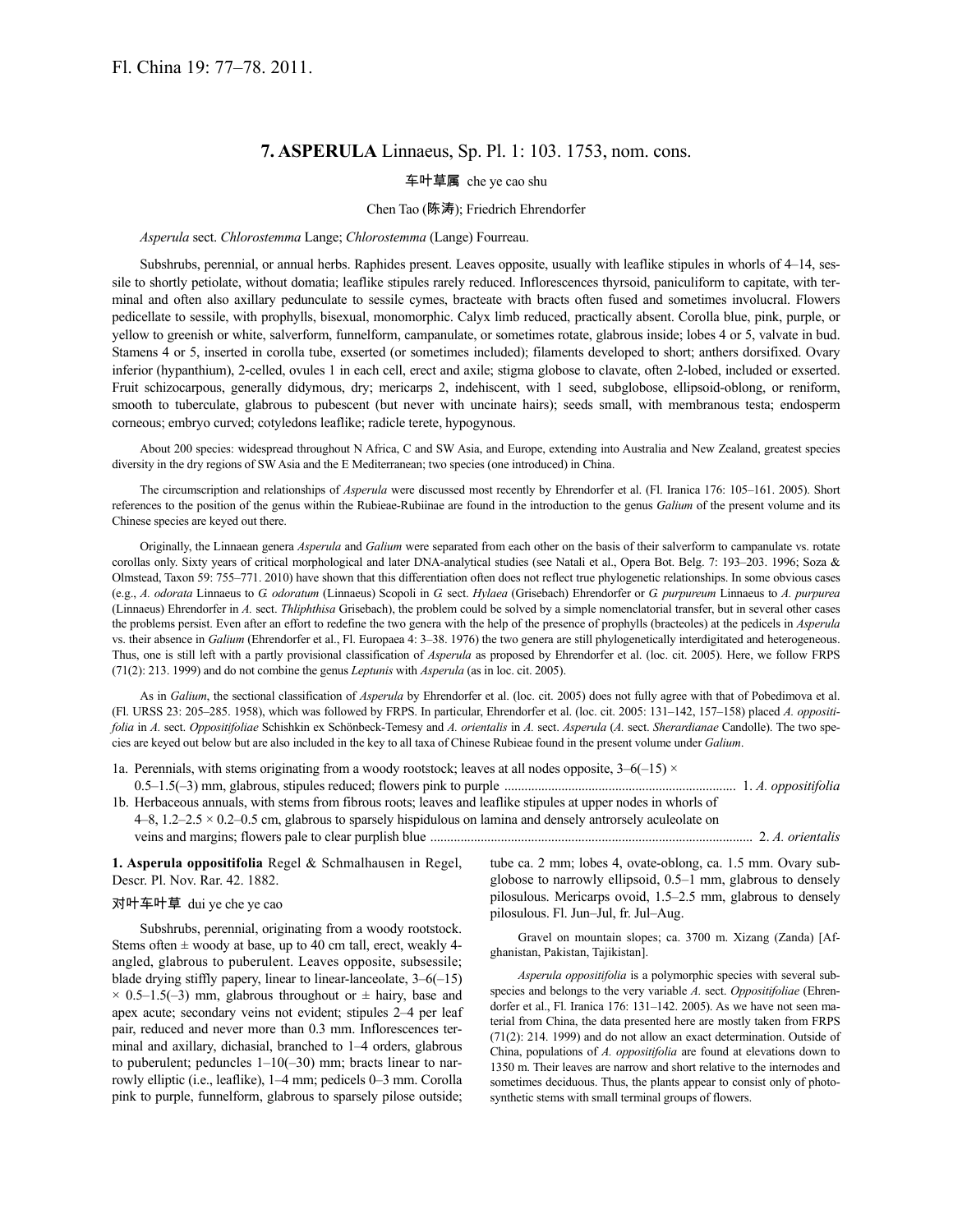# Fl. China 19: 77–78. 2011.

**2. Asperula orientalis** Boissier & Hohenacker in Boissier, Diagn. Pl. Orient., ser. 1, 3: 30. 1843. 蓝花车叶草 lan hua che ye cao

*Asperula arvensis* Linnaeus subsp. *orientalis* (Boissier & Hohenacker) Thiébaud; *A. azurea* Jaubert & Spach.

Herbs, annual, from fibrous roots. Stems few or solitary, to 30(–40) cm tall, 4-angled, erect, often regularly divaricately branched, glabrous to scaberulous or hispidulous. Leaves and leaflike stipules at middle stem regions in whorls of 4–8, subsessile; blade drying papery, lanceolate, linear-lanceolate, or spatulate,  $(7-)12-25(-30) \times (1.5-)2-5(-10)$  mm, glabrous to sparsely hispidulous on lamina and densely scaberulous to antrorsely aculeolate on veins and margins, base acute, apex obtuse to rounded; secondary veins not evident. Inflorescences terminal, capitate to subcapitate; peduncles 1.5–4 cm; involucral bracts leaflike, 1–12 mm, white ciliate at margins. Flowers sessile. Corolla pale to clear purplish blue, salverform, outside densely papillose; tube 8–10 mm, dilated in throat around anthers; lobes 4, elliptic to ovate, 2–3 mm, obtuse. Ovary ovoid, ca. 1 mm, glabrescent. Mericarps 1–1.8 mm, glabrous. Fl. Jun– Jul, fr. Aug–Sep.

Cultivated ornamental in Anhui, Jiangsu (Nanjing), and Shaanxi (Xi'an) [native to SW Asia (Georgia, Iraq, Lebanon, Syria, Turkey)].

*Asperula orientalis* is a butterfly-pollinated SW Asiatic member of *A.* sect. *Asperula*. Pobedimova et al. (Fl. URSS 23: 283. 1958) erroneously gave the name *A. azurea* priority over *A. orientalis*. The other closely related taxa of *A.* sect. *Asperula* are the smaller-flowered and widespread *A. arvensis* Linnaeus (the conserved type of the genus) and *A. setosa* Jaubert & Spach. The latter has very small flowers, is obviously autogamous, and grows at higher elevations (1200–3200 m) from SW Asia to the Tian Shan and Pamir-Alai. It could be found in the mountains of W China.